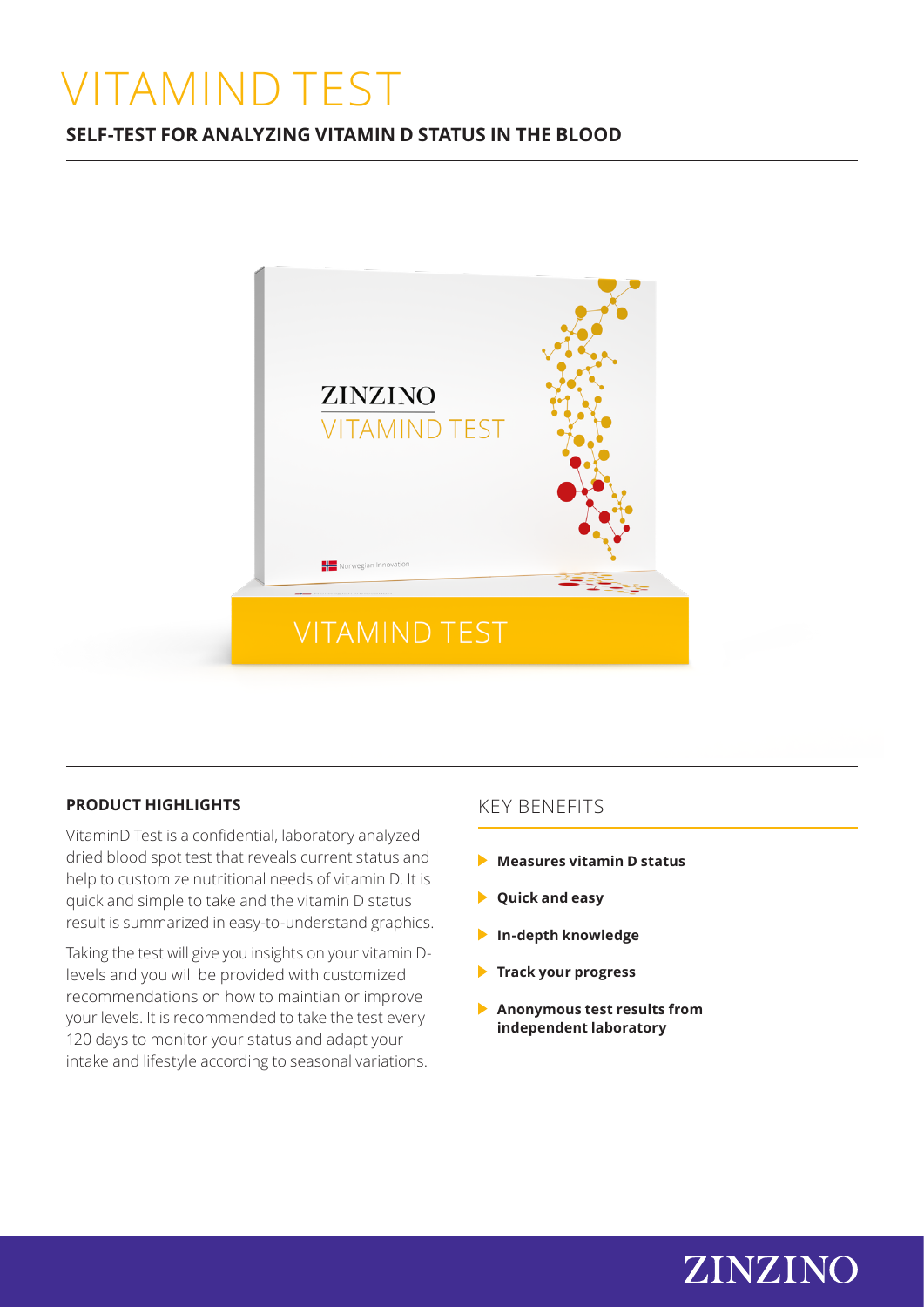#### **SHINE A LIGHT ON YOUR HEALTH**

Zinzino's VitaminD Test is an easy self-test for analyzing the vitamin D levels in capillary blood obtained from a fingertip using a Dried Blood Spot (DBS) technique. A DBS is scientifically proven to be as accurate as a venous blood sample when vitamin D status is to be analyzed. All it requires is 1 to 2 drops of blood from the fingertip on a Whatman® filter paper and it takes less than a minute to complete.

VITAS Analytical Services in Norway will analyze your current vitamin D status and the result is anonymous. The status can vary throughout the year depending on sun exposure, diet where you live, and food supplementation. Therefore the recommended test interval is 120 days.

Using your personal test ID you will get in-depth personalized recommendations based on your vitamin D status in order to optimize it.

### HOW DOES IT WORK?

#### **1. Take your test**

Start by simply pricking your finger and putting 1–2 drops of blood on a filter paper.

#### **2. Activate your test**

Register your test by entering your test ID and filling out the form. All data is anonymous.

#### **3. Start your journey**

Benefit from a clear starting point for your journey to a normal functioning immune system. Gently adjust and maintain your optimal vitamin D status throughout the year.

#### **4. Wait for the analysis**

Vitas Analytical Services has more than 25 years of experience with cutting-edge knowledge and technology, which guarantees that they analyze your sample independently and protect your privacy.

#### **5. Get your results**

Your results are accessible and shown in our easy-to-understand graphics within 10-20 days.

#### **6. Re-test your levels**

Vitamin D uptake from sun exposure varies in many parts of the world throughout the year, and restoring your status generally takes 3–4 months of consuming vitamin D supplements, depending on the dose and your individual status. We recommend taking a new test every 4 months to track your progress and ensure you reach and maintain your optimal vitamin D status.

#### **WHAT WE MEASURE**

There are different methods to assess stores of vitamin D in your body and we use best practice to ensure our accuracy of analysis is superior. A 25-hydroxyvitamin D test is the best way to monitor vitamin D levels as it measures the 25(OH)D, also called calcidiol, in your blood.

The test reflects all three sources of vitamin D; from food, supplements and skin synthesis, and determines if your vitamin D levels are optimal, too high or too low.

The normal range of vitamin D is measured as nanograms per milliliter (ng/mL) or nanomoles per liter (nmol/L). Nmol/L is the most common way of showing the vitamin D status. However, in the US, and a handful of other countries, the same levels are measured using ng/mL. Therefore, when the test results are presented, it is possible to select which measurement unit to be shown.

#### **INDEPENDENT LABORATORY**

Vitas is a GMP-certified chemical analysis contract laboratory and recognized as a leading player within modern use of dried blood spot testing. They have 25+ years' experience in providing high quality, custom chromatographic analytical service based on cutting-edge knowledge and technology. It originates from the Department of Nutrition, Institute of Basic Medical Sciences, University of Oslo, the largest department of nutrition in Europe.

#### **CERTIFIED TEST KIT**

The Zinzino Dried Blood Spot Test is certified to comply with the European regulation 98/79/EB on in vitro diagnostic (IVD) medical devices. This means the test and all its components are in compliance with applicable laws and regulations, and so the Kit has the CE mark on it.

# TAKING THE TEST

**1.** Zinzino Test is an approved in vitro diagnostics product for personal blood sample collection at home.

#### **- First wash your hands with soap and rinse well with warm water and dry them.**

**2.** Take out the **sample card** from the paper envelope.

Save the envelope for later use.

Tear off the **SAVE** part on the sample card and take a picture of the test ID. You can **only** see **your** test result with your anonymous test ID. Place the card with the two circles facing up on the table.

**3. Stimulate blood flow** by making big circles with your arm or shaking the hand downwards for 20 seconds.

**4.** Take out the single-use lancet. Remove the transparent safety cap and the lancet is ready to use.

Use the alcohol wipe to clean the tip of your finger (middle finger is recommended).

Place the lancet against the **lower** part of the fingertip facing the collection paper on the table. Push the top of the lancet towards the finger until you hear a click. The lancet will automatically make a small prick in the finger.

**5.** Do not touch the filter paper with your fingers.

**6.** Fill one circle at a time with blood. Squeeze your finger gently and wait for a drop of blood to fall inside the circle by itself. If one drop of blood does not cover the circle, allow one more drop from your finger to drip immediately.

Leave the **sample card** in a horizontal position at room temperature for at least 10 minutes for the samples to dry well.

**7.** Insert the **sample card** back into the paper envelope. Then place the paper envelope into the metal bag and **close it**.

**IMPORTANT:** Do not remove desiccant packet inside the metal bag.

**8.** Place the closed metal bag into the big envelope with the laboratory address on it. **NOTE!** You **must** put the correct amount of postage stamps on the envelope before you put in the mail box.

Register your test code on **www.zinzinotest.com**. This is the web page where you can see your test result later. It takes 10-20 days until your result is ready.

**IMPORTANT:** Keep the **SAVE** part of the card. You can **only** see **your** test result with your anonymous test ID.